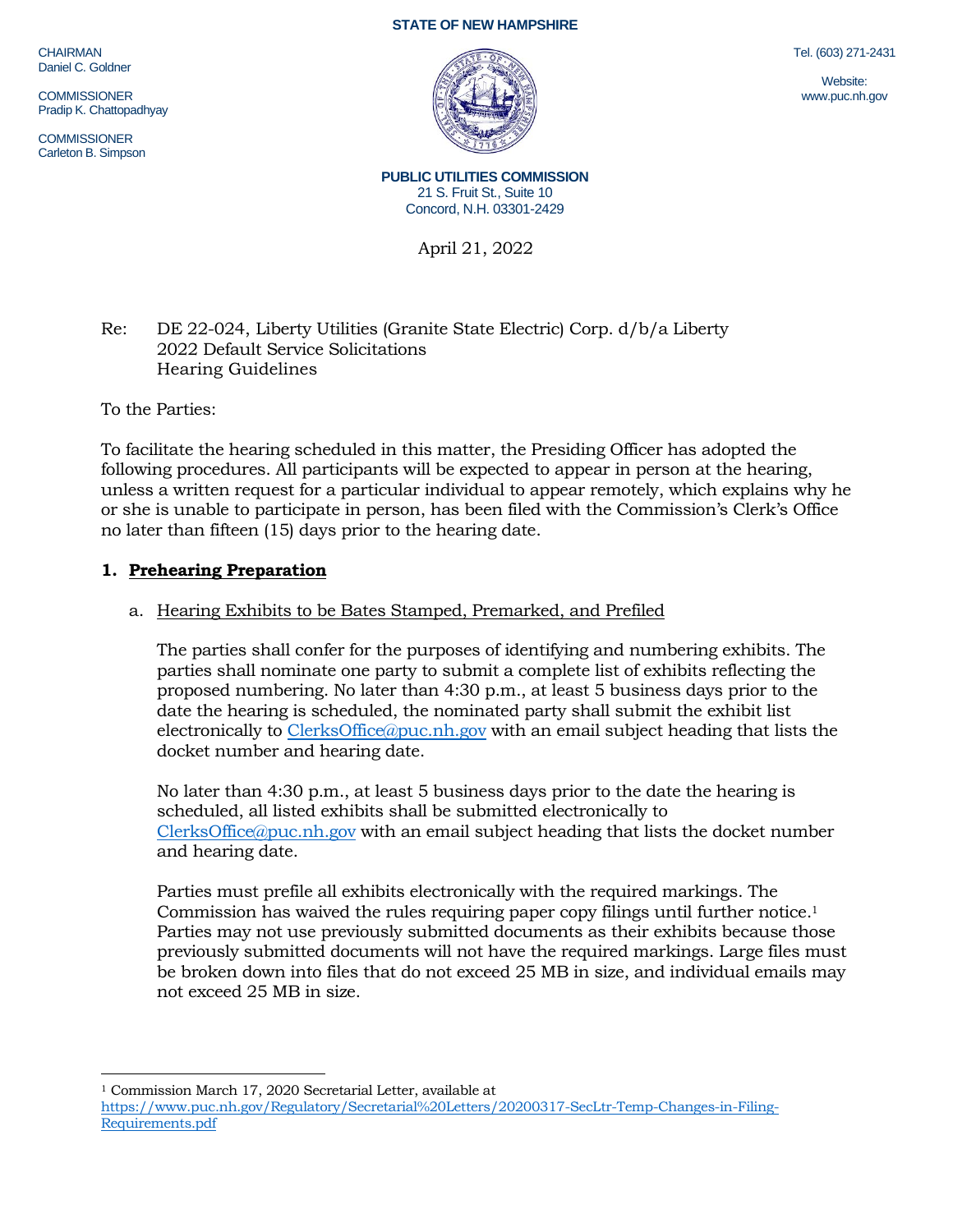Parties must premark each exhibit in the upper right-hand corner of each page with the docket number and the exhibit number. *See* N.H. Admin. R., Puc 203.22(d)(1).

Parties must sequentially paginate each exhibit, which should be Bates-stamped with Arabic numerals only. *See* N.H. Admin. R., Puc 203.22(c). The sequential pagination must carry through multi-document exhibits. Bates numbering must appear in the lower right corner of each page of the exhibit, in approximately the same location, unless such placement would cause confusion or block the view of necessary information in the exhibit.

Parties must name each electronic version of an exhibit using the following naming convention: Docket No. without prefix\_Date of Hearing\_exh no. [Example: 20- 040\_2020-04-27\_exh\_3]. Parties may not include more than one exhibit per electronic file. If a large file exceeds 25 MB in size and has been broken into several smaller parts, this should be reflected in the exhibit number, such as "exh\_1 (Part 1 of 5)." Confidential files should be named using the following naming convention: con\_ Docket No. without prefix\_Date of Hearing\_exh no.

Failure of the parties to follow the above requirements may result in postponement of the hearing.

b. Witness Lists

No later than 4:30 p.m., at least 5 business days prior to the date the hearing is scheduled, each party shall submit its witness list electronically to [ClerksOffice@puc.nh.gov](mailto:Clerks.Office@puc.nh.gov) with an email subject heading that lists the docket number, hearing date, and name of party filing. The parties may submit a joint witness list. The Commission may limit the number of witnesses or time for each witness's testimony pursuant to Puc 203.21.

c. Filing and Service

All parties must observe the Commission's rules for service.

Parties may, but are not required to, file paper copies of exhibits and exhibit lists at this time. If parties elect to file only electronically at this time, then they are directed to maintain one paper copy of all filings. The Commission will issue a subsequent order or letter indicating when that paper copy must be filed.

## d. Confidential Information

No later than 4:30 p.m., at least 5 business days prior to the date the hearing is scheduled, parties must advise the Commission by email sent to [ClerksOffice@puc.nh.gov](mailto:Clerks.Office@puc.nh.gov) and the service list only if they will be discussing or introducing confidential information during the hearing. If so, parties should identify the confidential information in question.

# **2. Conduct of Hybrid Hearing**

a. Use of Webex Videoconferencing Platform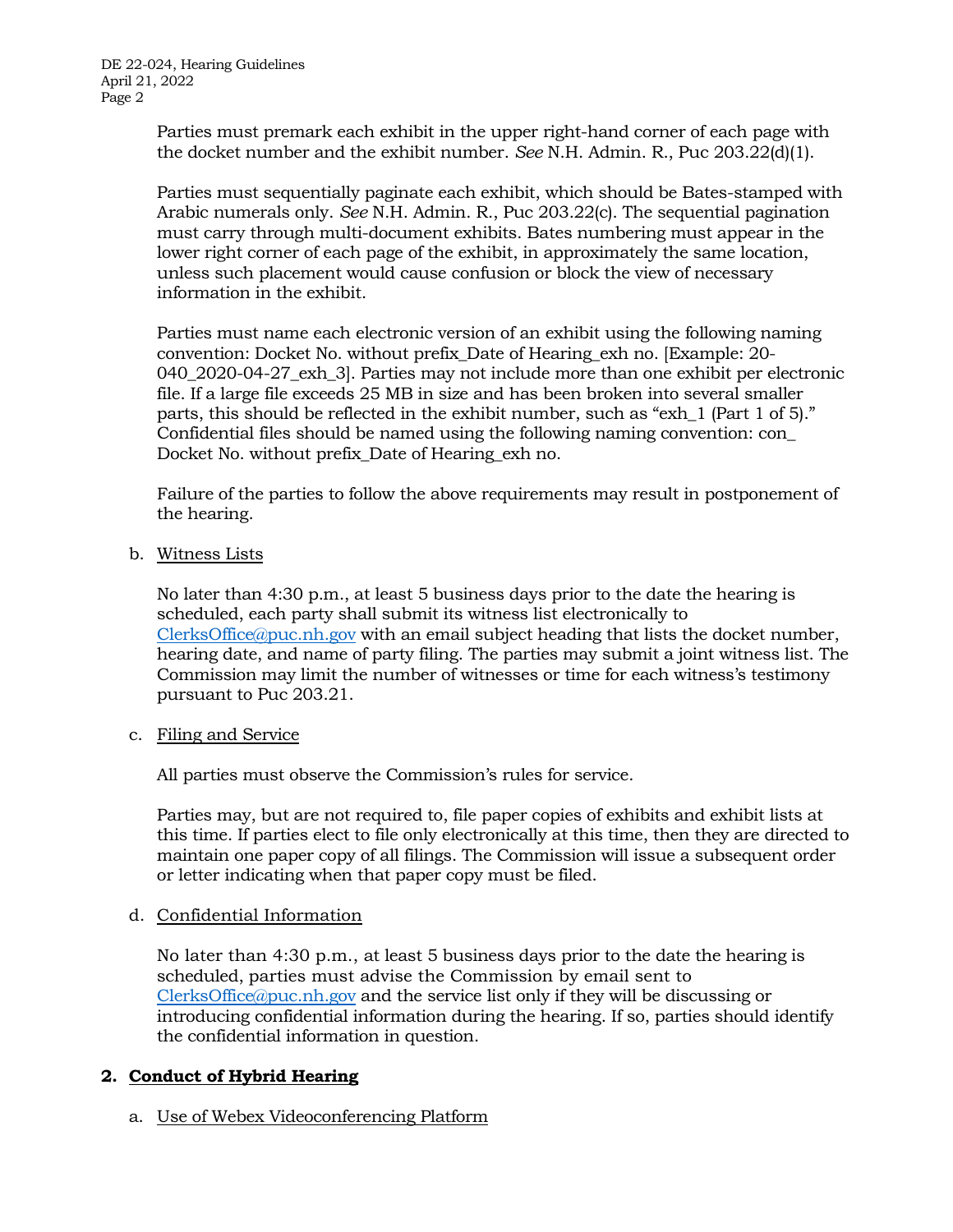If a hybrid hearing format will be used, the Commission will use the Webex videoconferencing software to hold the hearing. Parties will be sent a link to the Webex videoconference in advance that will enable them to join the hearing remotely.

#### b. Technology Requirements for Remote Participation & Best Practices

Parties and individuals participating remotely must have the ability to be seen and heard by the commissioners during the hearing. Accordingly, some form of camera device and microphone must be available to remote participants. All individuals participating remotely are encouraged to use a hard-wired, not wireless, internet connection and a good quality wired microphone. Participants should download and test the Webex software in advance of the hearing.

#### c. Preregistration of Remote Participants

No later than 4:30 p.m., at least 5 business days prior to the date the hearing is scheduled, each person wishing to speak for, or on behalf of, a party, or to provide public comment, during the hearing must register with the moderator<sup>2</sup> at [PUCWebModerator@puc.nh.gov](mailto:PUCWebModerator@puc.nh.gov) by sending an email with a subject heading that lists the docket number, hearing date, and name of party filing. A party should submit one email for all of its participants (witnesses, attorneys, etc.) listing the name, email address, and telephone number of each participant.

#### d. Preregistration of In-Person Participants

Parties and members of the public wishing to attend the hearing in person are encouraged to register in advance at [ClerksOffice@puc.nh.gov](mailto:Clerks.Office@puc.nh.gov) or by calling the Commission at (603) 271-2431, at least 5 business days before the hearing.

#### e. Presentation of Exhibits by Remote Participants

Each participant must clearly identify each exhibit by its premarked number before referencing it or introducing it by video during the hearing. If it will be necessary for a party to display an exhibit (or exhibits) on the screen during the hearing, then that party must do a run-through with the moderator at least one business day prior to the scheduled hearing to ensure that the party knows how to do so and how to close the presentation when it is complete.

## f. Technology Trouble Shooting on the Hearing Day

Hearing participants joining remotely via Webex must join the Webex conference at least 15 minutes before the scheduled commencement of the hearing to verify their names and affiliations, resolve any technical issues, and discuss any necessary preparations prior to the commencement of the hearing.

<sup>2</sup> The moderator is a staff member assigned to aid the Commission with the technological aspects of the remote hearing.